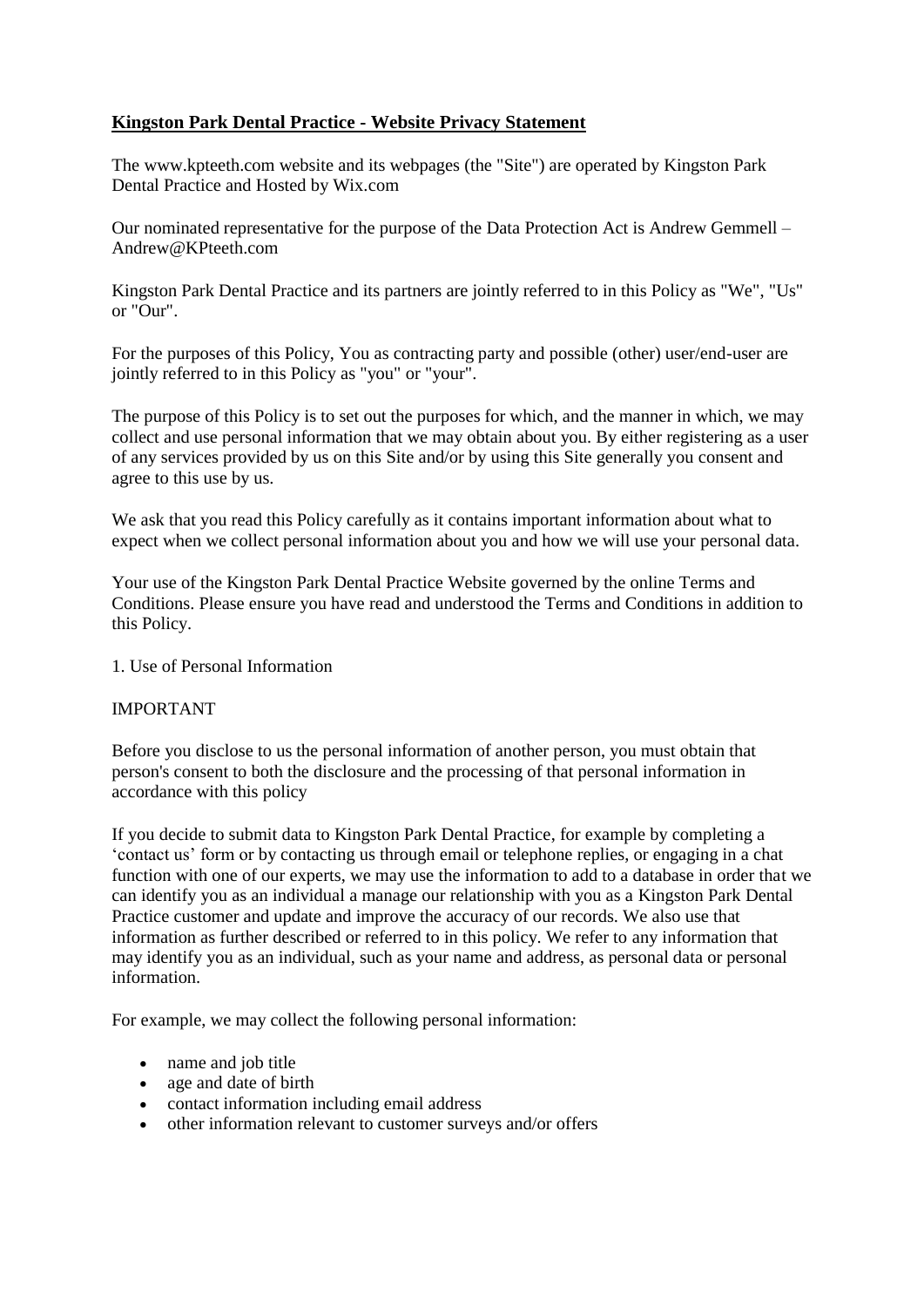- information that you provide to us when using the services on our website, or that is generated in the course of the use of those services (including the timing, frequency and pattern of service us
- information contained in or relating to any communications that you send to us or send through our website (including the communication content and meta data associated with the communication)
- any other personal information that you choose to send to us

Sometimes you may decide to submit personal information which is of a more private nature, which we refer to as sensitive personal information, and is required in order that we can, for example generate a product quote or perhaps to deal with your questions or administer your policy with us.

For example, we may collect the following sensitive personal information if you decide to give it to us and if we believe the processing of this data is necessary:

- ethnic origin
- physical health condition
- lifestyle information

What do we do with the sensitive personal information we gather?

In addition to personal information, we may require sensitive information in order to:

- provide you with quotes or other services you request
- to approve or allow you to purchase various products
- to administer and maintain your relationship with us

We may use information that you provide to us or that is obtained by us:

- to register You with our Site and to manage any account You hold with us;
- to fulfil our agreement with You and to process Your purchases and obtain payment;
- to analyse and profile Your purchasing preferences e.g. (market, customer and product analysis) to enable us to:
- to administer Our Site services;
- to contact you specific regard to that which you have requested, such as to arrange an appointment with Kingston Park Dental Practice
	- o to provide You with a personalised browsing experience when using the Site; and
	- o to review, develop and improve the products and services which We offer and to enable Us to provide and other customers with relevant information through Our marketing programme(s);
- to make decisions about you using computerised or automated technology, for example automatically selecting products and/or services which We think will interest you or from the information We have;
- to keep you informed of such products and services (including products and services of other companies within Kingston Park Dental Practice, our partners and carefully selected third parties) including special offers, discounts, offers, competitions and so on which We consider may be of interest to You by any of the following methods: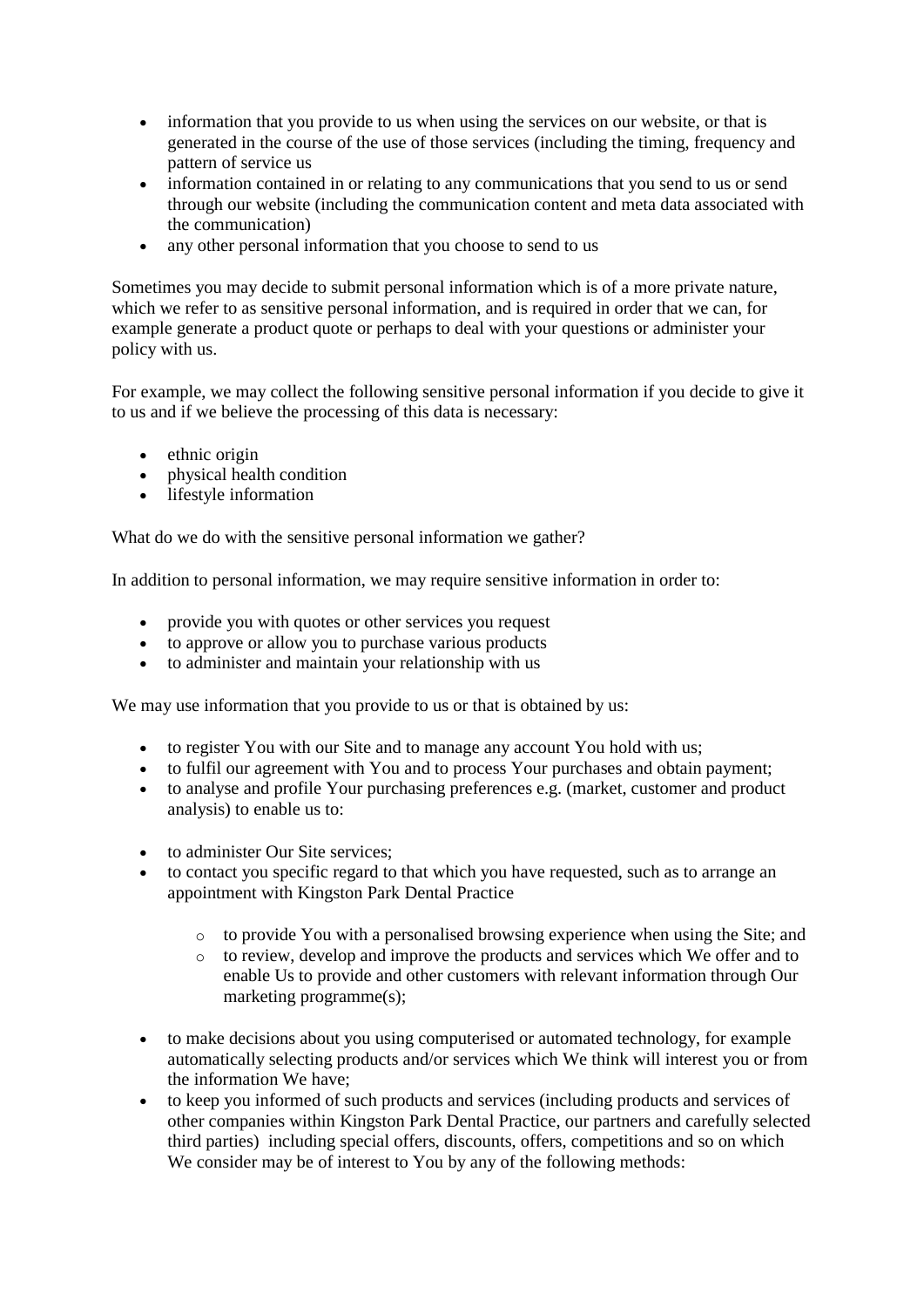- Email;
- Telephone (including automated calls);
- SMS text messages and other electronic messages such as picture messaging;
- $\bullet$  Post:
- Or otherwise.

Where required by law, Kingston Park Dental Practice shall obtain your prior opt-in consent at the time of collection for the processing of:

- personal data for marketing purposes,
- personal data deemed sensitive pursuant to applicable law, or
- personal data to be used for other data processing activities for which your consent may be required.

For details on how to ask to be removed from our mailing list(s), please refer to Sections 8-10 of this Policy.

We may store and process your information on our own information technology systems or on systems owned by third parties that may store and process your information on our behalf.

If you obtain the Services provided by Kingston Park Dental Practice on behalf of another person or make enquiries on their behalf, you will ensure that you obtain any Registered User's express consent to provide their details to us and will bring this Policy their attention before they commence using the Site.

#### 2. Controlling your personal information

Whenever You are asked to fill in a form on the Website, use the check box to indicate your preferences and/or do not provide the relevant information (however, please note that if you do not provide all or correct information which we may request, we may not be able to provide you with the relevant quotation and/or services).

#### 3. Crime Prevention

In order to protect our customers and us from fraud and theft, we may pass on information that we obtain from making identity checks and other information in our customer records, including how you conduct your account, to other companies and to financial and other organisations involved in fraud prevention and detection, to use in the same way. Without limitation to the foregoing we may disclose any information and data relating to you to the police or any regulatory or government authority in response to any request including requests in connection with the investigation of any suspected illegal activities.

#### 4. Disclosure of Your Information

We may give information about you to the following companies and organisations that may use it for the same purposes as set out above:

- to employees and agents of Kingston Park Dental Practice located within or outside of the EEA and other approved third parties to administer any accounts, products and services provided to You by Kingston Park Dental Practice now or in the future;
- to agents who (on our behalf) profile Your data so that We may tailor the goods/services We offer to Your specific needs;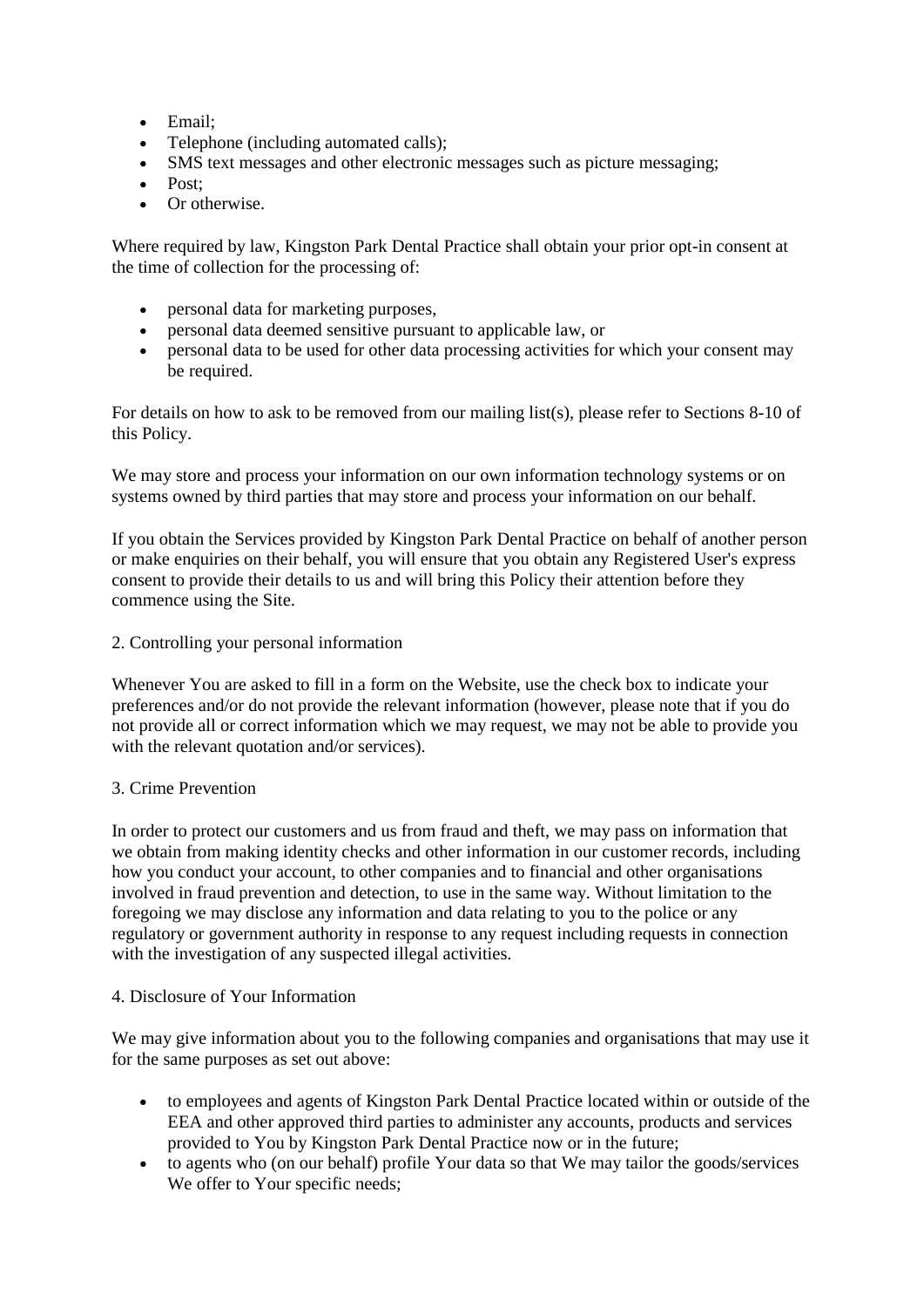- to anyone to whom We transfer Our rights and duties under our agreement with You;
- our employees, officers, insurers, professional advisers, agents, suppliers or subcontractors insofar as reasonably necessary for the purposes set out in this policy;
- if we have a duty pursuant to the law to do so or if the law allows us to do so.
- if we believe that the documents may be relevant to any ongoing or prospective legal proceedings; and/or
- in order to establish, exercise or defend our legal rights (including providing information to others for the purposes of fraud prevention and reducing credit risk).

#### 5. IP Address

Your browser also generates other information, including which language the Site is displayed in, and Your Internet Protocol address ("IP address"). An IP address is a set of numbers which is assigned to your computer during a browsing session whenever you log on to the Internet via your internet service provider or your network (if you access the Internet from, for example, a computer at work). Your IP address is automatically logged by our servers and used to collect traffic data about visitors to Our Site. We also use your IP address to help diagnose problems with our server, and to administer our Site. We do not use Your IP address to identify you personally.

#### 6. Security

We will treat all of your information in strict confidence and we will endeavour to take all reasonable steps to keep your personal information secure once it has been transferred to our systems. However, the internet is not a secure medium and we cannot guarantee the security of any data you disclose online. You accept the inherent security risks of providing information and dealing online over the Internet and will not hold us responsible for any breach of security unless this is due to our negligence or wilful default.

Our website includes hyperlinks to, and details of, third party websites. We have no control over, and are not responsible for, the privacy policies and practices of third parties.

#### 7. General

You have the right to know what personal data (as defined in the Data Protection Act 1998) that we keep about you, upon receipt of a written request to the address below and payment of a fee of £10. You also have the right to have any information we hold about You corrected if it is incorrect- if You are concerned that any of the information We hold on You may be incorrect, and You are unable to change it Yourself as described below, please contact Us at the address set out below.

Please be aware that Our Site may link to other Websites which may be accessed through our Site. We are not responsible for the data policies or procedures or the content of these linked Websites.

8. How can I get my name removed from the Kingston Park Dental Practice mailing list(s)?

If you want to be removed from our mailing list(s), please send an email to Info@KPteeth.com with the word 'remove' in the subject line and the email address that you wish to be removed within the email. If you agree to us providing you with marketing information, you can always opt out at a later date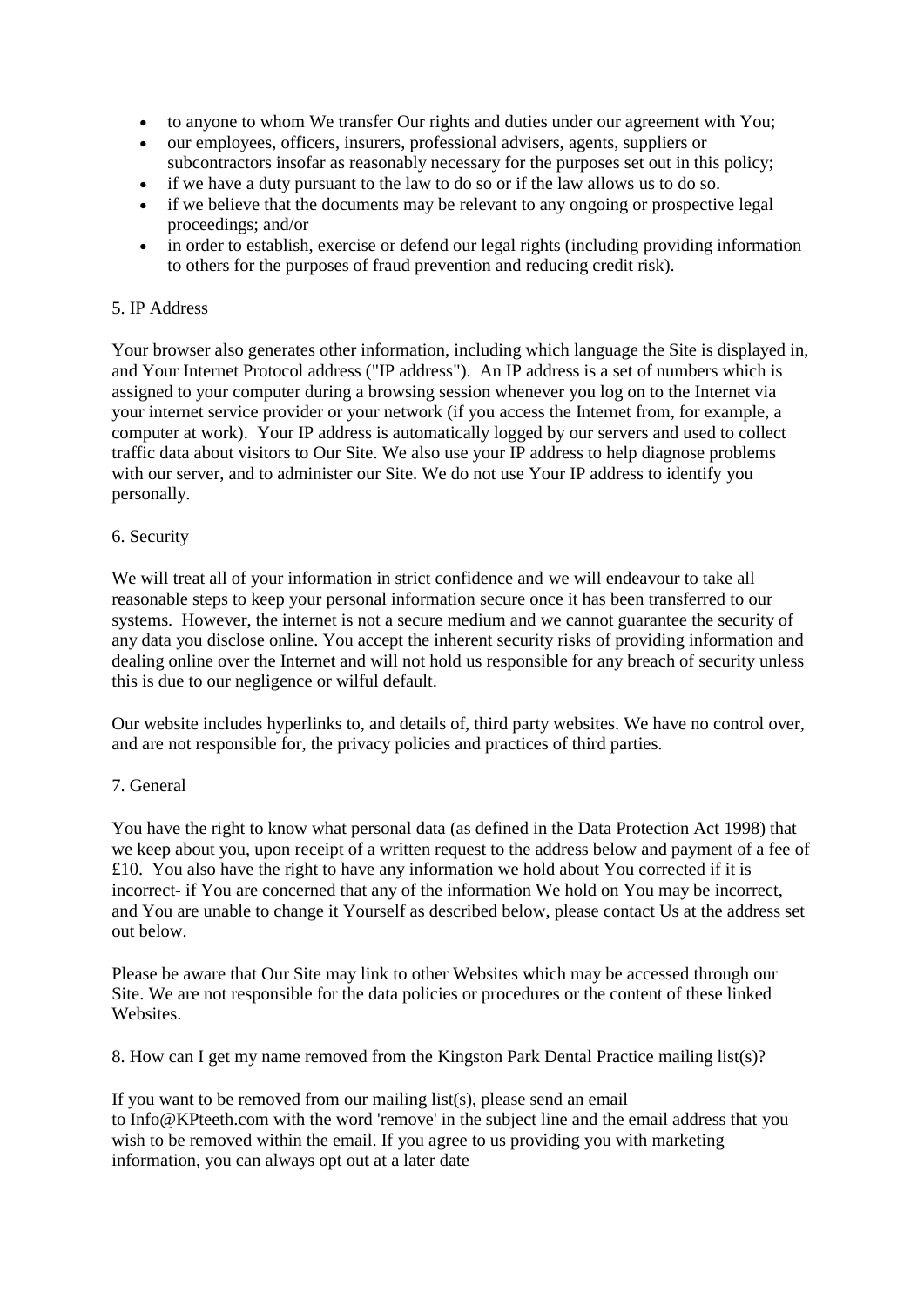9. How do I change any details stored on the Kingston Park Dental Practice Site?

To change any of your registered details, please contact info@KPteeth.com

10. Contact us

If you have any questions/comments about our privacy policy, you can email us at Info@KPteeth.com or you can write to us at 1 Stuart Court, Kingston Park, Newcastle.

11. Changes to policy

We keep our Privacy policy under regular review. We may amend and update this policy from time to time. Any changes in the future will be posted on this page. This Privacy policy was last updated on 23rd October 2017.

#### **CBCT Electronic Image transfer and cloud storage**

CBCT images are hosted by wetransfer.com for the purposes of sharing data with referring dentists. Data is password protected and the password to access the file sent separately to the referring dentist.

Data is stored securely WeTransfer servers in the EU.

Data is held to the highest standards possible because we're located in the E.U.

Our privacy and security standards are compliant with the high level of personal data protection required by the Dutch Personal Data Protection Act, based on the E.U. Privacy Directive (95/46/EC).

Files are encrypted when they are being transferred (TLS) and when they are stored (AES-256). Once your files are safely stored, they can only be accessed using the unique links sent to the sender and recipient. A password to access the files will be sent separately to referring dentist

WeTransfer are compliant with EU privacy law

#### **Online referral form data. (Endodontic referral Form)**

Data is processed through a third party provider '123 contact form'. They are fully compliant with the 8 principles of data protection;

### **1. Personal data shall be processed fairly and lawfully.**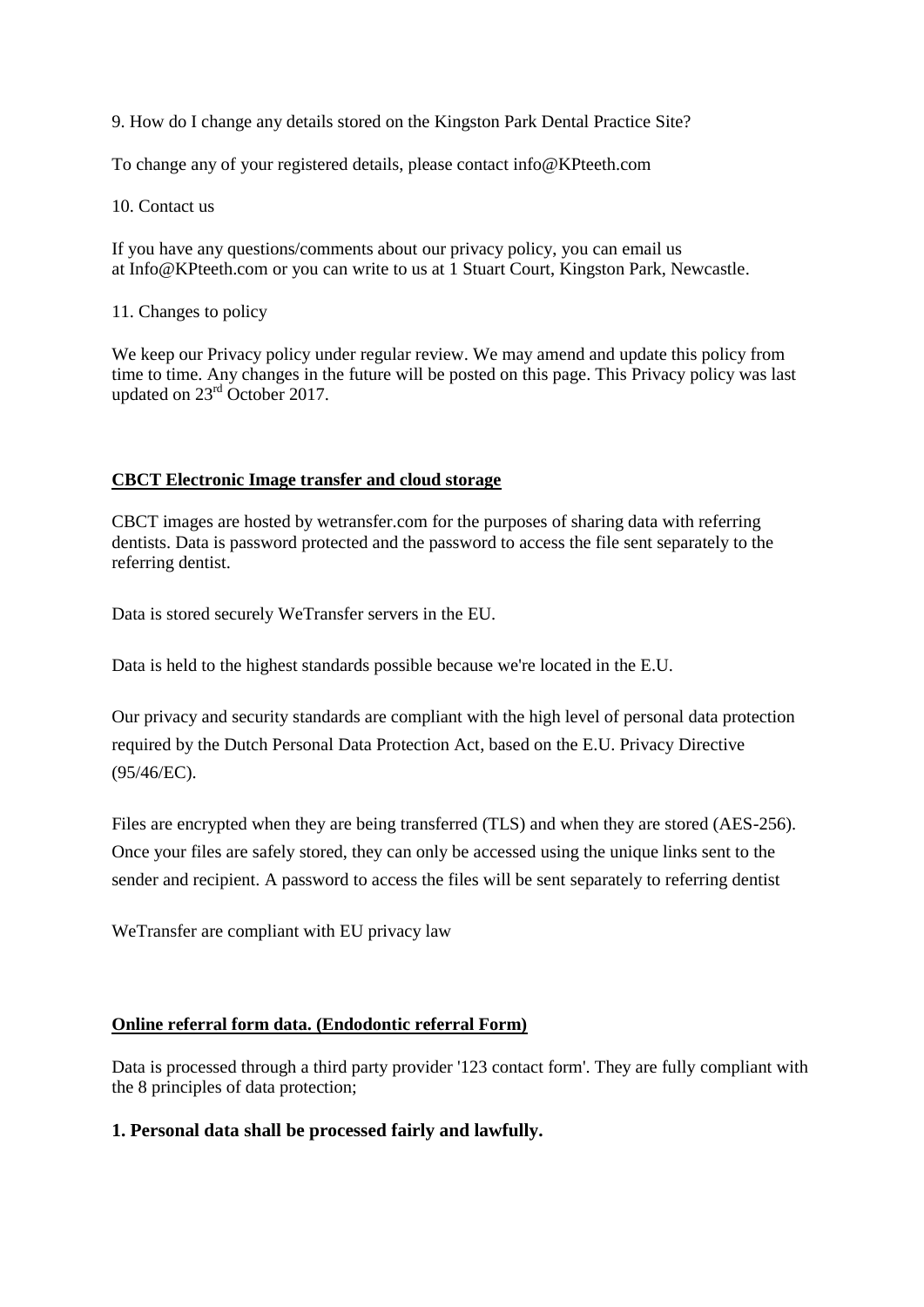As the 'data processor', we ensure a secured 256-bit SSL connection while you are logged in the online endodontic referral account and provide the option to share secured SSL online forms to other people.

We will not use any kind of private data in ways that violate the Data Protection Act, but instead strengthen the privacy and safety of your account through a 2-step verification login, as well as form protection measures from external threats (such as spams, viruses, malware). Kingston Park Dental Practice has a subscription with facilitates a secured SSL page and will be handled by Avangate, the payment gateway we use. For more information, follow our documentation on how does Avangate handle 123ContactForm subscriptions.

# **2. Data is obtained only for one or more specified and lawful purposes.**

The online referral form requests information which is required for effective referral of patient to the practice. Once the referral has been processed, data can be removed from the service providers servers.

## **3. Personal data shall be adequate, relevant and not excessive in relation to the purpose or purposes for which they are processed.**

We will never ask or request data or information which is not associated with the treatment referral account. The same applies to our users, as 'data collectors'on the web. Users that attempt to collect illegal and sensitive information (phishing) will be automatically blocked, as stated in our terms of service.

# **4. Personal data shall be accurate and, where necessary, kept up to date.**

123ContactForm users are entitled to ask a customer support representative to update their account information whenever needed. Form owners can also enable an edit record option that will allow form submitters to edit their submissions at a later time to keep their data updated. This option is mostly useful for clinics or other institutions where profiles are created and saved in a database through form submissions.

## **5. Personal data processed for any purpose or purposes shall not be kept for longer than is necessary.**

As subject of the Data Protection Act 1998 and other international regulations, we keep data not longer than necessary. Forms that are created on paid plan accounts can be recovered within a 30 day period after they have been deleted. Forms that haven't been requested to be recovered during this period will be permanently deleted from our hosting database.

## **6. Personal data shall be processed in accordance with the rights of data subjects.**

All provided account data is returned with a copy by secure email to the data provider, as owner of the 123ContactForm account. Once the referral form has been received, data is held in accordance with our data protection policy.

## **7. Appropriate technical and organisational measures shall be taken against unauthorized or unlawful processing of personal data.**